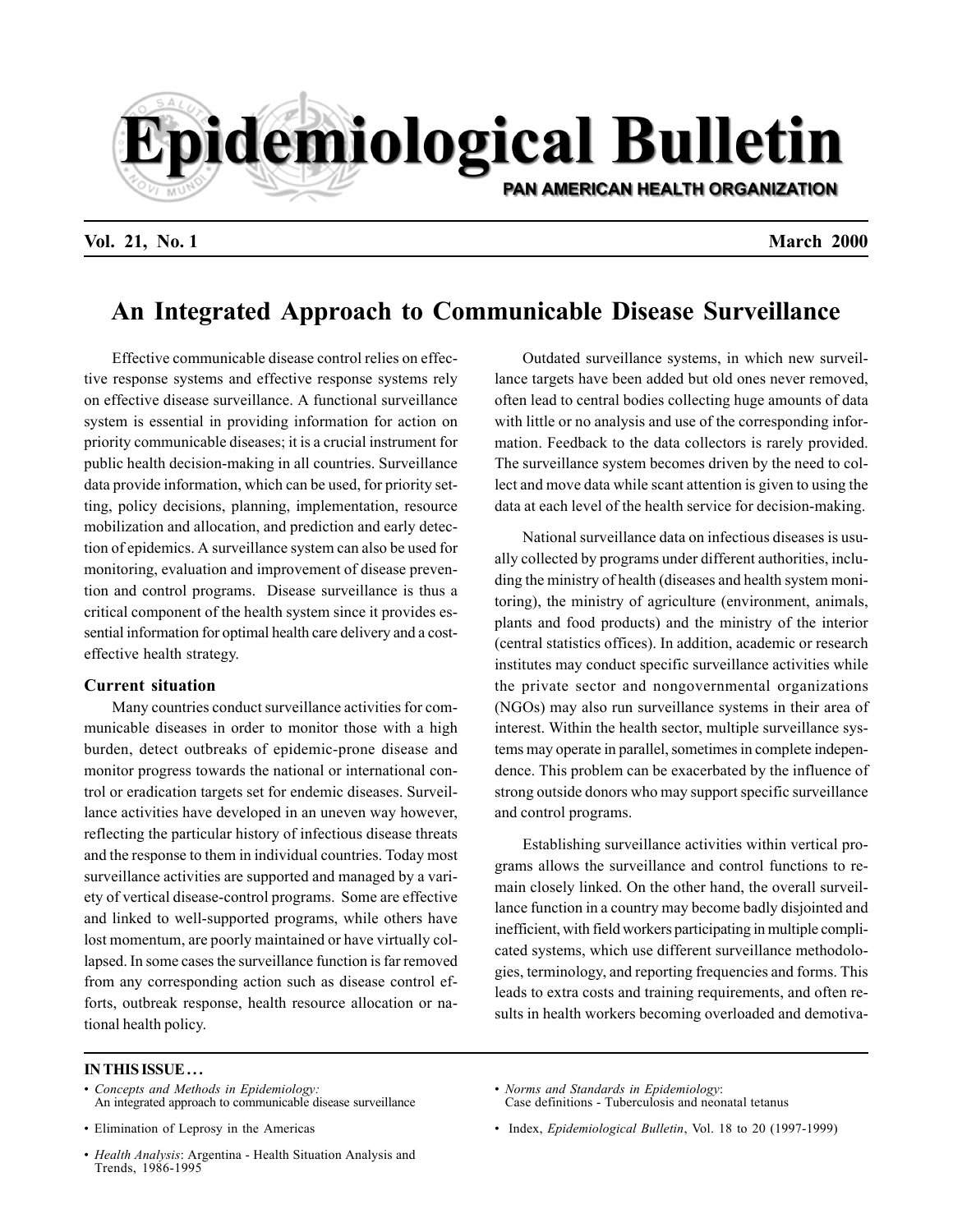ted. Furthermore, new priorities such as surveillance of antimicrobial drug resistance need to be addressed across vertical programs.

## **Paradigm shift – An integrated approach to surveillance**

Integrated surveillance of communicable diseases is the sum of all surveillance activities which add up to the national surveillance system. The various surveillance activities become integrated into one system within the broader national health information system.

## **One national surveillance system**

An integrated approach to communicable disease surveillance envisages all surveillance activities in a country as a common public service, which carries out many functions using similar structures, processes and personnel. The surveillance activities that are well developed in one area may act as driving forces for strengthening other surveillance activities, offering possible synergies and common resour-ces.

Specialized surveillance systems are important, especially where surveillance is complex and has specific data needs. For example, eradication and elimination programs require strong surveillance systems aimed at detecting every case. Yet although specific disease control programs require different surveillance data, they all require similar core activities (case detection, reporting, investigation, confirmation, analysis, interpretation and action) and support functions (surveillance standards, epidemiology training, supervision, geographical mapping, communications, laboratory support and financial resources).

It should thus be possible to envisage a holistic approach, which takes into consideration all core activities and support functions, in order to strengthen the national surveillance system through coordination, prioritization and streamlining of all surveillance activities.

On the basis of an inventory of surveillance activities and the prioritization of surveillance targets, a gap analysis can be carried out, possible synergies identified, and existing activities reoriented as needed, while at the same time recognizing the special needs of individual programs. Integration should focus particularly on the support functions of all individual surveillance systems.

## **One national network of people**

Personnel that contribute to the national surveillance and response system are the most valuable part of the system itself. Whether at the peripheral, intermediate or national level, each individual plays an essential role to ensure that the system is functional, appropriate, timely and responsive. Experience has shown that the human factor is more important that the design of the surveillance system. In this perspective, it is essential that appropriate training, support, feedback and motivation be guaranteed within the design of the surveillance system, and through its supervision and overall support mechanisms.

It is essential that feedback loops be built into national surveillance systems. This may be a regular epidemiological bulletin or website with tables and graphs showing trends, progress towards targets, and reports on the investigation and control of outbreaks. To maintain the momentum for the surveillance effort, it is crucial that the personnel involved in surveillance activities regularly see the impact of their work, since at the peripheral level it is usually done in addition to a heavy clinical workload.

Participants in the surveillance system should be properly trained for their surveillance tasks, through both initial and ongoing inservice training. In an integrated multi-disease approach, field or intervention epidemiology training will provide general surveillance and response skills, which can be applied almost anywhere in the system and for any disease surveillance and response needs. General surveillance and response skills are crucial in the event of the emergence of diseases not anticipated by the surveillance system. Short-term and long-term training courses in field epidemiology should be available in all countries.

Training in laboratory techniques should also take an integrated multidisease approach where the same or a similar technique (e.g. microscopy, serological assay) is used to diagnose various diseases. The integrated approach to training should also encourage basic laboratory training for epidemiologists and some epidemiology training for laboratory technicians, in order to ensure that both groups understand each other's needs and approach to surveillance.

## **National coordination**

Taking an integrated approach to the streamlining and strengthening of surveillance and response activities requires a national coordinating body with the authority to shift priorities and resources according to changes in surveillance needs. Disease-specific surveillance systems naturally compete with each other, and coordination is necessary to ensure that the overall national priorities are fulfilled. Coordina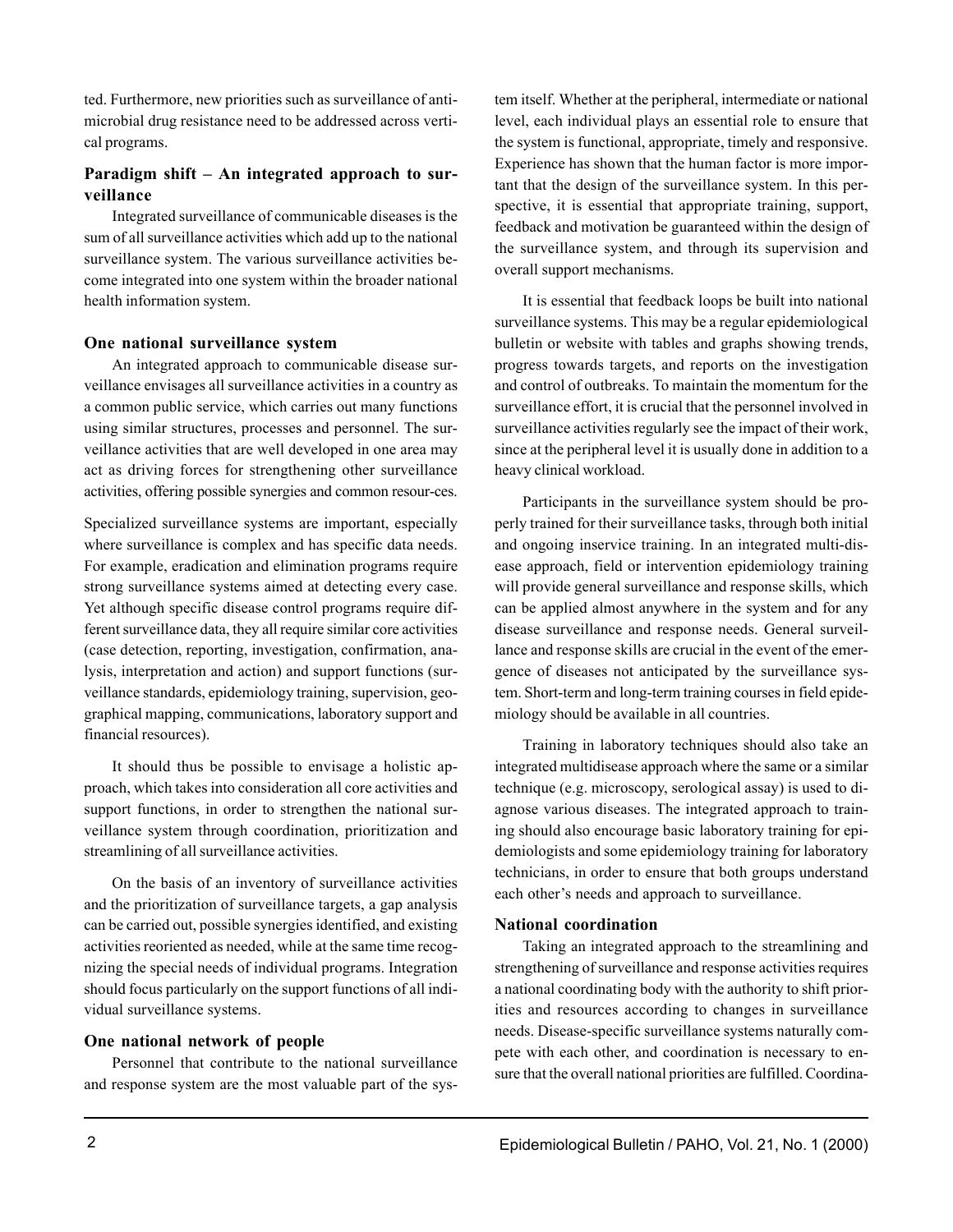tion is indispensable to provide overall supervision, identify possible synergies between activities and develop norms and standards for the surveillance system.

At the regional level, coordination of all national surveillance systems is also required through regional prioritization, standardization and the strengthening of integrated multidisease epidemiological and laboratory capacity. Specific regional capacity may be needed, such as regional reference laboratories, regional epidemic response teams and regional stocks of supplies (e.g. vaccine and drug storage).

At the international level the need to coordinate surveillance and response activities is growing with the increasing globalization of trade and travel. Global surveillance standards for communicable diseases are recommended by WHO to support the global analysis of surveillance data through common terminology, common case definition and common surveillance methods.

## **Assessing the national surveillance system**

Because of the changing pattern of infectious disease threats reflecting the dynamism of the microbial world, countries need to assess regularly the targets of their overall surveillance and response systems. The priorities of a national surveillance system should take into account the burden of each disease, but also the global and regional changes in disease epidemiology and their likely impact. The emergence of antimicrobial drug resistance, the possibility of new emerging diseases and the possible impact of environmental changes should be carefully considered. Also, global targets such as those of eradication and elimination programs should be included as appropriate.

Any assessment should aim to develop or update a national plan for communicable disease surveillance so that the national surveillance and response system is improved overall. In a given country, it should bring together all those who have responsibility for surveillance of communicable diseases and assess systematically the national surveillance activities as one system. There should be participation where possible from those working in public sectors other than the health sector, such as the agricultural sector. In addition, the private sector and other relevant partners such as NGOs should be included in the assessment. The integrated or multidisease approach to assessment of the national surveillance system may be based on the WHO protocol developed

and field-tested in several countries and may complement the assessment of individual systems as developed by CDC. More specific multidisease assessment guidelines have also been developed by WHO for vaccine-preventable diseases and are under development for antimicrobial resistance surveillance.

#### **Taking advantage of news tools**

The arrival of electronic tools in all countries has already changed surveillance activities, going in the direction of integrated multidisease surveillance. Electronic reporting of surveillance data is increasingly common, initially using diskettes and now using web-based reporting mechanisms.

Thanks to electronic databases, data can be analyzed more easily and rapidly and when geographical information is available, they can be linked to geographical information systems (GIS).<sup>1</sup> The joint WHO-UNICEF HealthMap project, initially developed and successfully used by the program for eradication of guinea-worm disease, has evolved into a multidisease tool for data collection, mapping and geographical analysis. It provides a unique possibility for multidisease, multilevel and multisectoral surveillance. The dissemination of surveillance data and their presentation to a wider audience, as well as internal feedback, are now also achieved through dedicated websites and compact disks.

The difficulties related to the timely collection of disease specific data have led to the concept of collecting information about syndromes. This syndromic approach is used successfully by the poliomyelitis eradication program, which collects data on acute flaccid paralysis (AFP) caused by several infectious or non-infectious diseases, but that will trigger an immediate response from the poliomyelitis surveillance system. The same approach could be applied in areas where rapid laboratory diagnosis cannot be obtained (such as at the periphery of many health systems). Although lacking specificity, the syndromic approach offers: a simple and stable case definition; reliability (as it reports what is actually seen); immediate reporting (as there is no laboratory delay); a wider surveillance coverage allowing for the detection of emerging diseases; and, in some cases, the avoidance of disease-associated stigma. This approach is complementary to a disease-specific list of notificable diseases, and is also being considered in the context of the revision of the International Health Regulations.

<sup>&</sup>lt;sup>1</sup> WHO. Weekly Epidemiological Record, No. 34, 1999, pp. 281-285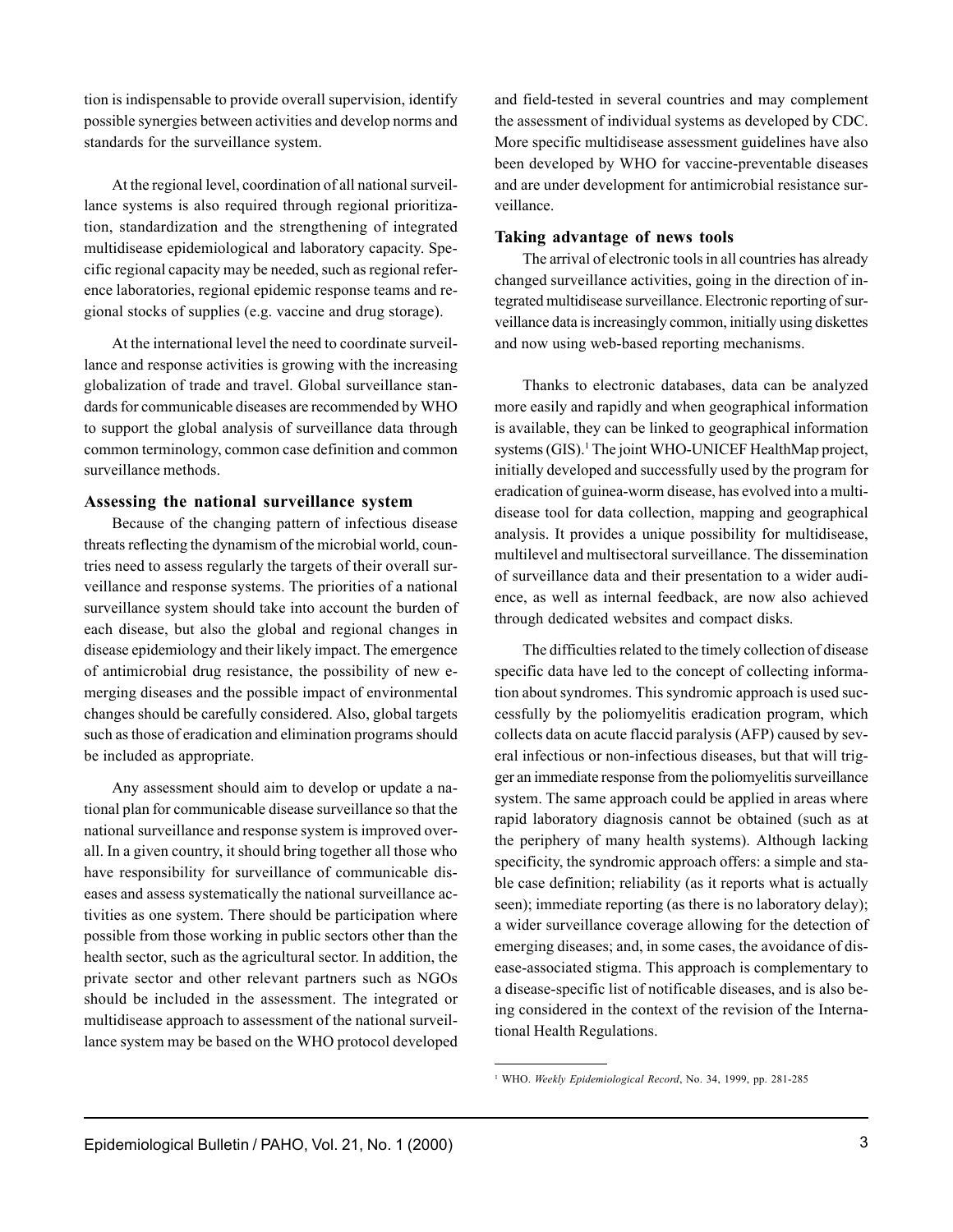### **Investing in surveillance**

A national plan to strengthen surveillance of priority diseases is the starting point for a long-term obligation to which governments and countries, at all levels, must be committed. The success of national surveillance will depend heavily on the highest political commitment and significant financial support.

In 1999, the Director-General of WHO issued a call to invest in healthy development, which should also translate into investing in disease surveillance.<sup>2</sup> Disease surveillance is a long-term effort that requires investment in national capacity-building, such as laboratory strengthening and field epidemiology training. Short-term and relatively low investment can rapidly have a visible impact in the specific area of epidemic surveillance and response. However, the overall strengthening and sophistication of routine surveillance systems is critical but necessarily more costly, and can only produce tangible results on a mid- or long–term basis.

Investing in surveillance should take into account the investment already made to support specific control, elimination or eradication programs, and transform these time-limited efforts into a long-term undertaking, capitalizing on special efforts such as the onchocerciasis control program in the African Region and the global poliomyelitis eradication program. Since disease surveillance is a basic component of a health information system, and thus also of a national health system, partnership with development agencies (whether international, governmental or nongovernmental) is essential to improve national surveillance and response systems. This is particularly true in the context of health sector reform and other long-term development projects.

## **Lessons learnt and conclusion**

There is little doubt that coordination streamlines both the surveillance and response activities, minimizes their cost and improves the overall efficiency of the national surveillance system. Building or strengthening national and regional capacity can be achieved through 4 elements: training in epidemiology; laboratory strengthening; improved communications infrastructure; and special attention to the health care sector, public or private, that constitutes the surveillance front-line. In addition to the lack of adequate supervision and coordination, experience has shown that the central

level too often criticizes the periphery for insufficient reporting, while not being geared itself to quickly analyze and respond to information coming from the periphery. This illustrates the potential value of an integrated multidisease approach to the assessment of national surveillance systems, with the participation of external experts.

In the area of epidemic surveillance and response, public health authorities should give more attention to information from sources other than the public health sector, including NGOs and the media. The capacity of public health authorities to rapidly respond to outbreak-related information from any source is essential for the efficiency and credibility of the entire surveillance effort. In order to achieve such credibility, building an integrated multidisease response capacity should be the first step towards improving national and regional surveillance systems, the second step being to build on existing and successful surveillance activities.

A special effort is needed to design quality indicators for a multidisease surveillance and response system. It should take into account not only the need for generic universal indicators, but also the diversity of national surveillance systems and their specific situations.

Overall, the commitment of all interested parties, including health and other sectors such as agriculture and commerce, whether public or private, and the resolute support of the highest national authorities, are essential for the success of an integrated multidisease national surveillance and response system.

<sup>2</sup> *WHO Report on Infectious Diseases – Removing obstacles to healthy development*. Geneva, WHO, 1999. (http://www. who.int/infectious–disease-report/)

Source: This article was initially published in WHO's *Weekly Epidemiological Record*, Vol. 75, No. 1 (2000). To obtain more information and download the documents mentioned in this article, please refer to: http://www.who.int/emc/surveill/index.html.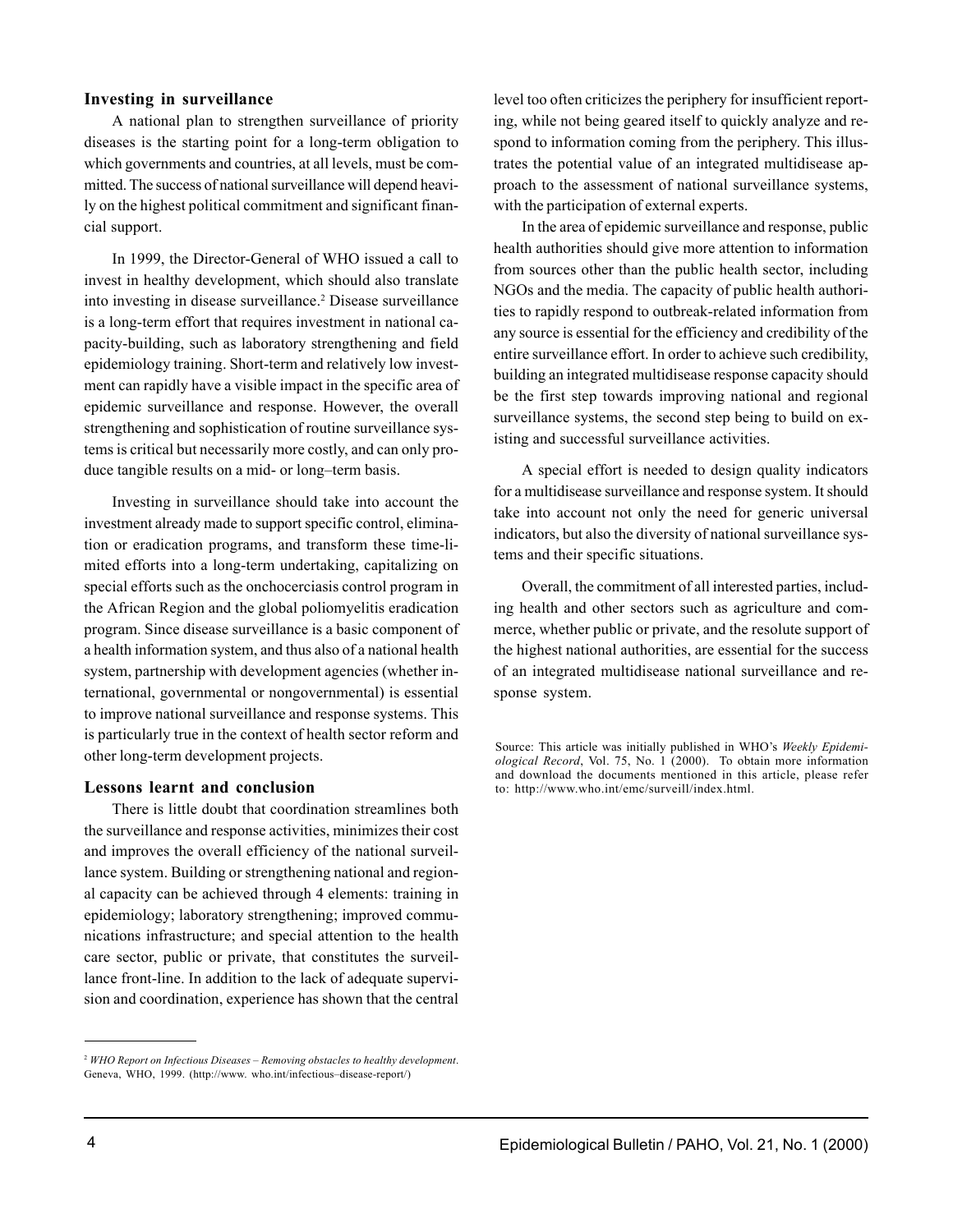## **Elimination of Leprosy in the Americas**

Two conferences on the elimination of leprosy in the Region of the Americas and in the world took place during the month of November 1999. The *Third PAHO/WHO Regional Conference on the Elimination of Leprosy from the Americas* was held in Caracas, Venezuela from 3 to 5 November, in order to define a plan of action for the Region of the Americas. Convened by WHO from 15 to 17 November, the *Third International Conference for the Elimination of Leprosy* took place in Abidjan, Ivory Coast, and led to the announcement of the "Global Alliance to Eliminate Leprosy as a Public Health Problem in every country by the year 2005." This initiative will give the effort against leprosy its final impulse.

The implementation of multidrug therapy (MDT) has dramatically changed the epidemiological situation of leprosy in the Region of the Americas. The number of registered cases decreased from 369,846 in 1992 to 88,053 in 1999, while the detection rate per 10,000 population slightly increased at the regional level in the same period, with important progress in some countries such as Brazil. The geometrical mean of the annual decrease of the prevalence rate, now at the level of 18.7%, also reflects a decrease in the number of countries where leprosy is a public health problem, from 14 to 2 in Latin America<sup>1</sup> (Brazil and Paraguay), and from 27 to 3 in the American continent as a whole.

The elimination of leprosy from the Americas by the year 2000, through a decrease of the prevalence rate to a level below 1 case per 10,000 population, is a reachable goal that involves a reduction in the current number of registered cases of less than 10% in most countries. In the case of Brazil, where the reduction from 75,000 to 16,000 registered cases is more significant, leprosy could be eliminated within 3 to 4 years.

The countries of the American Region can be classified into the five following groups, based on different levels of priority and according to criteria such as prevalence rate, absolute number of registered cases and newly detected cases in 1998:

• Group 1: Brazil. This country is a top priority since it represents between 80 and 90% of the total burden of leprosy in the continent. Consequently, special and intensified efforts will be required to eliminate the disease

through the active involvement of municipalities.

- Group 2: Paraguay and Suriname. Neither country has eliminated leprosy at the national level, but both present less than 1,000 registered cases, and initiatives to accelerate the elimination of leprosy should be put in place in these countries.
- Group 3: Argentina, Colombia, Mexico and Venezuela. These countries have already eliminated leprosy at the national level, but still present over 1,000 registered cases.
- Group 4: Cuba and the Dominican Republic. Both have eliminated leprosy at the national level and have less than 1,000 registered cases, but more than 200 new cases were detected in 1998.
- Group 5: the other countries of the Region, with the exception of Chile (where leprosy is not endemic), the English-speaking Caribbean islands, Canada and the United States of America. These countries present more favorable official indicators. Some Central American countries had achieved elimination before MDT was implemented. In the other countries, difficulties with the information systems require detailed validation of the official data.

In the case of Latin America, due to the socioeconomic situation and some characteristics of the national health systems, it is reasonable to suspect that the elimination programmes did not detect all of the existing cases in the area. Consequently, a hidden prevalence could exist, which can be estimated from the characteristics of the newly detected cases. Its importance was characterized in the following study, which includes some countries of Latin America only, due to the lack of data for the other countries.

In a group of 9 Latin American countries<sup>2</sup> representing around 80% of the population and of the leprosy prevalence in all the countries where leprosy was eliminated at the national level, the hidden prevalence was estimated at 5,000 cases. From this figure, it can be estimated that there are about 7,000 unknown cases in Latin American countries that have already eliminated leprosy, i.e. excluding Brazil and Paraguay.

In order to emphasize the importance and priority of the

<sup>&</sup>lt;sup>1</sup> Latin-America includes: Argentina, Bolivia, Brazil, Colombia, Costa Rica, Cuba, Dominican Republic, Ecuador, Guatemala, Haiti, Mexico, Nicaragua, Paraguay and Venezuela.

<sup>2</sup> Argentina, Bolivia, Colombia, Cuba, Dominican Republic, Ecuador, Mexico, Perú, and Venezuela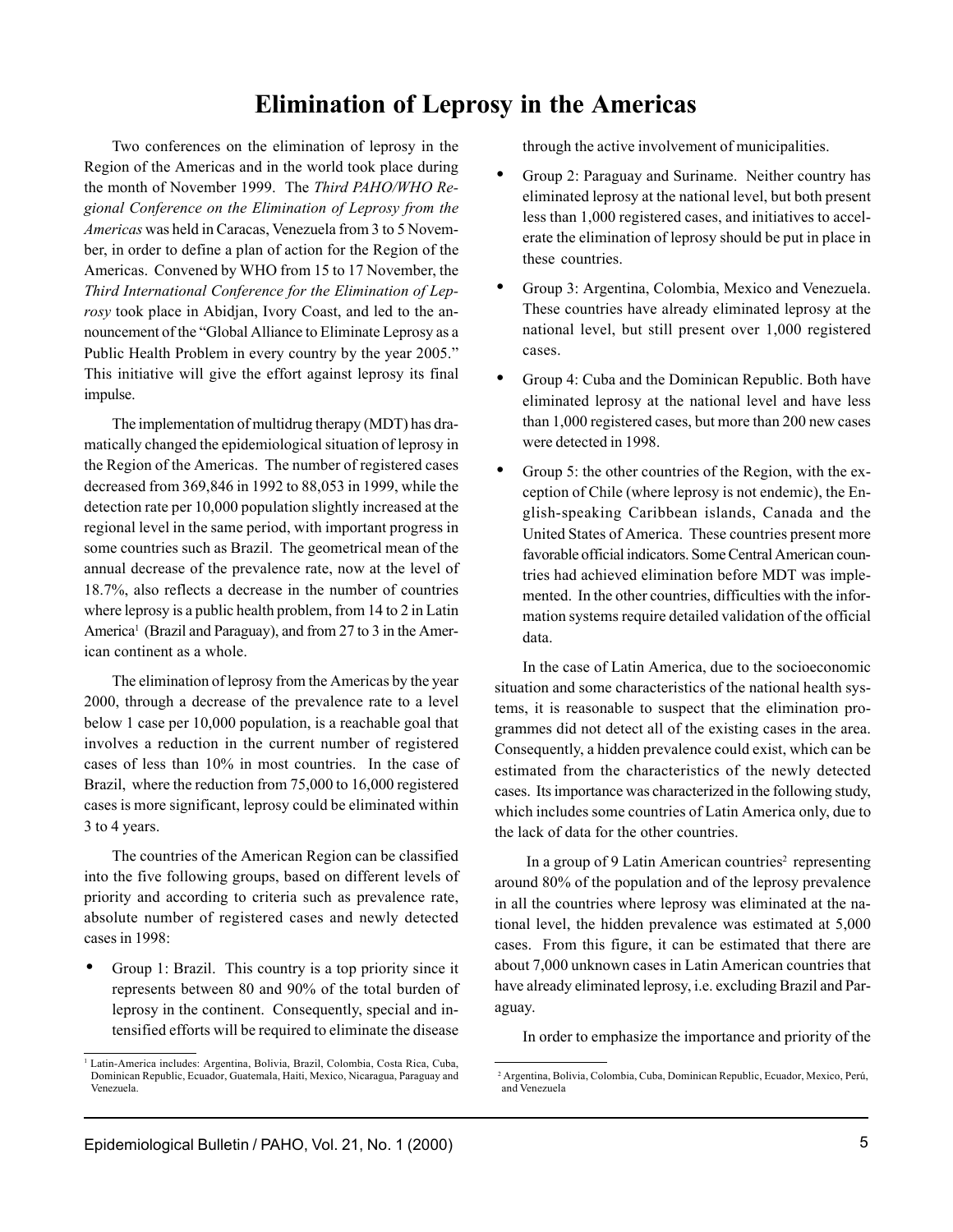leprosy problem in areas where the elimination at the national level has already occurred, another group of 8 Latin American countries<sup>3</sup> where leprosy was eliminated was considered. Again, this sample included 80% of the population and of the leprosy prevalence in all the countries with eliminated leprosy at the national level. In these countries, approximately 30 million people live in the territories of the first sub-national level (state, province or department) where leprosy has not been eliminated. Thus we can estimate that about 40 million people live in areas where leprosy is still a public health problem, in countries of Latin America where leprosy is considered to be eliminated at the national level. Further, of the 191 entities forming the first sub-national level, 37 (19%) have not eliminated leprosy.

Therefore, elimination strategies should be sustained even when a given country has reached elimination of leprosy at the national level. Two steps are involved in the integrated approach to insure political commitment and technical cooperation:

- The first step is confirmation, with prevalence as an indicator. In the confirmation stage, entities are classified according to their respective estimated prevalence rate and different strategies are put in place in order to evaluate hidden prevalence. Once the search and evaluation of the hidden prevalence are achieved, if it is confirmed that the prevalence is below one case per 10,000 population, other strategies will be implemented in order to confirm this "status", using detection (incidence) as an indicator through the promotion of community awareness and training of local health teams.
- At a later stage, when no case is detected after a fiveyear period, the progressive introduction of an epidemiological surveillance system adequate for a low prevalence scenario is proposed, using tools such as sentinel surveillance and zero reporting, until the interruption of transmission is reached, which means that the area is no longer endemic for leprosy.

The "Global Alliance" proposed the following key strategies for the 2000-2006 period: 1) implement the diagnostic and treatment of leprosy in all the services of the endemic area; 2) guarantee the availability of free MDT treatment in health centers through appropriate logistic; 3) motivate people to ask for treatment, through creative and higher quality interventions, to spread the information on signs and symptoms of the disease; 4) ensure high healing indices through

#### **Situation of Leprosy in Latin America - 1998**

| <b>COUNTRY</b>                                                                                                                                               | Registered<br>Cases | Rate Prev.<br>per 10,000 | New<br>cases | <b>Rate Detected</b><br>per 10,000 | Coverage<br><b>MDT</b> (%) |
|--------------------------------------------------------------------------------------------------------------------------------------------------------------|---------------------|--------------------------|--------------|------------------------------------|----------------------------|
| Argentina                                                                                                                                                    | 2,624               | 0.73                     | 569          | 0.16                               | 100                        |
| <b>Bolivia</b>                                                                                                                                               | 302                 | 0.38                     | 31           | 0.04                               |                            |
| Brazil*                                                                                                                                                      | 75,000              | 4.54                     | 44.000       | 2.66                               | 99                         |
| Colombia                                                                                                                                                     | 2850                | 0.76                     | 586          | 0.16                               | 99.9                       |
| Costa Rica                                                                                                                                                   | 143                 | 0.39                     | 14           | 0.04                               | 43.4                       |
| Cuba                                                                                                                                                         | 597                 | 0.54                     | 246          | 0.22                               | 98.8                       |
| Dominican Rep.                                                                                                                                               | 346                 | 0.42                     | 220          | 0.27                               | 96                         |
| Ecuador                                                                                                                                                      | 373                 | 0.31                     | 110          | 0.09                               | 100                        |
| El Salvador                                                                                                                                                  | 43                  | 0.07                     | 5            | 0.01                               | 100                        |
| Guatemala                                                                                                                                                    | 50                  | 0.04                     | 5            | 0                                  | 100                        |
| Haití                                                                                                                                                        | 924                 | 1.23                     | 50           | 0.07                               |                            |
| Honduras                                                                                                                                                     | 76                  | 0.12                     | $\ddotsc$    |                                    | $\cdots$                   |
| Mexico                                                                                                                                                       | 2,320               | 0.24                     | 415          | 0.04                               | 78                         |
| Nicaragua                                                                                                                                                    | 114                 | 0.26                     | 42           | 0.1                                | 100                        |
| Panama                                                                                                                                                       | 15                  | 0.06                     | 4            | 0.01                               | 86.7                       |
| Paraguay                                                                                                                                                     | 652                 | 1.25                     | 362          | 0.69                               | 100                        |
| Peru                                                                                                                                                         | 266                 | 0.11                     | 107          | 0.04                               | 89.5                       |
| Uruguay                                                                                                                                                      | 14                  | 0.04                     | 10           | 0.03                               | 100                        |
| Venezuela                                                                                                                                                    | 1.344               | 0.58                     | 662          | 0.28                               | 99.6                       |
| Latin America                                                                                                                                                | 88,053              | 1.86                     | 47,438       | 1.00                               | 96.9                       |
| Sources: 1) SIL/PAHO; 2) WHO; 3) Population: PAHO/WHO, Health Situation in the<br>Americas - Basic Indicators 1998<br>(*) Estimated<br>() Data not available |                     |                          |              |                                    |                            |

the introduction of innovative and flexible systems of administration of MDT; and 5) monitor actively the situation to adopt appropriate actions to solve the detected problems rapidly.

In order to accelerate progress towards elimination of leprosy in Brazil, Paraguay and Suriname and to build innovative strategies to validate and consolidate the results obtained in the other countries, a pro-active and sustained effort is proposed, through the implementation of a Regional Plan coordinated by PAHO/WHO. As agreed during the Venezuela conference, this action plan will be elaborated in 2000. From the time of its formulation, it should count on the full commitment of a wide spectrum of partners, and a close collaboration between health care providers and users at every level of leprosy care. The objectives of the Regional Plan should be to prevent the re-emergence of the disease as well as, through the use of new technologies, the total interruption of its transmission, i.e. the eradication of leprosy from the Americas.

Source: PAHO. Division of Disease Prevention and Control. Communicable Diseases Program.

<sup>3</sup> Argentina, Bolivia, Colombia, Cuba, Mexico, Peru, Dominican Republic, and Venezuela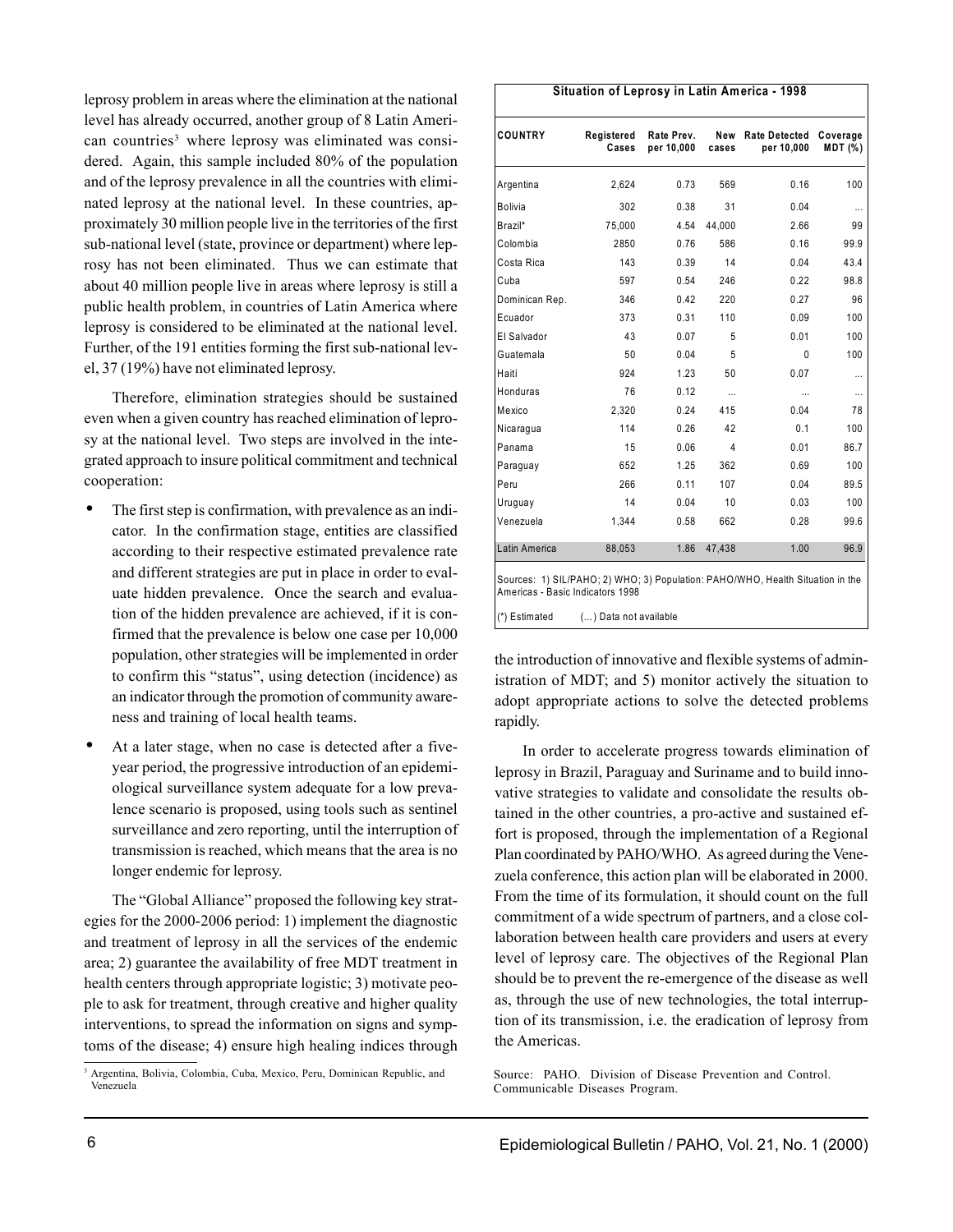## **Argentina: Health Situation Analysis and Trends, 1986-1995**

The following study attempts to discover patterns of geographical and socioeconomic distribution, by age, sex, and Years of Potential Life Lost (YPLL), considering total, child, and maternal mortality as well as health trends, mainly for the period 1986 to 1995.

Death certificates<sup>1</sup> corresponding to the period of the study were reviewed, in which the causes of deaths were coded according to the International Classification of Diseases (ICD-9), and population projections from the National Institute of Statistics and Census  $(INDEC)^2$  were used as well. The causes of death were classified in 15 groups, as in previous studies.3 The mortality rates were adjusted by age and sex, and YPLL were calculated for every group of causes. The resulting indicators were stratified according to 5 geographical regions, in which the mortality gaps were analyzed.

Argentina has an area of 2,780,400 km<sup>2</sup>, with a population of 36.1 million inhabitants (1998) and an average density of population of 12.8 inhabitants by km2 . The country is highly urbanized with 88% of the population living in urban areas and more than 50% residing in the five larger cities.

Argentina is a federal country that comprises 23 independent provinces and a Federal Capital (figure 1). Each province has its own constitution, with its own executive, legislative and judicial branches. The president is elected by direct popular vote every four years and can be reelected only once.

The gross domestic product (GDP) of Argentina in 1997 was of 323.4 billion dollars, corresponding to a per capita GDP of US\$9,066. The parity of the Peso to the US dollar has been kept since 1991. The principal productive and economic activities include agriculture, livestock, trade, and service industries. It is estimated that 42% of the population is economically active (1997) and the official unemployment rate was of 12.4% in 1998.

The health sector is divided into three sub-sectors: a public health sector, a social works sector and a private sector that includes pre-payment and personal fee-for-service mechanisms. The per capita health expenditures were US\$795 in 1995, of which 45% corresponded to the public sector and



<sup>1</sup> Ministry of Health, Argentina. Vital Statistics. Basic Information.1986- 1995

<sup>2</sup> INDEC: Statistical Report of the Republic of Argentina, 1996 3 Ministry of Health and Social Action, Argentina and Pan American Health Organization, "Perspectiva Epidemiológica Argentina" 1996. The 15 groups of causes are: cardiovascular diseases, cancer, infeccious diseases, accidents, other abdominal diseases, respiratory diseases, metabolic causes, urinary diseases, perinatal causes, violence, birth defects, other perinatal causes, maternal causes, ill-defined and other causes.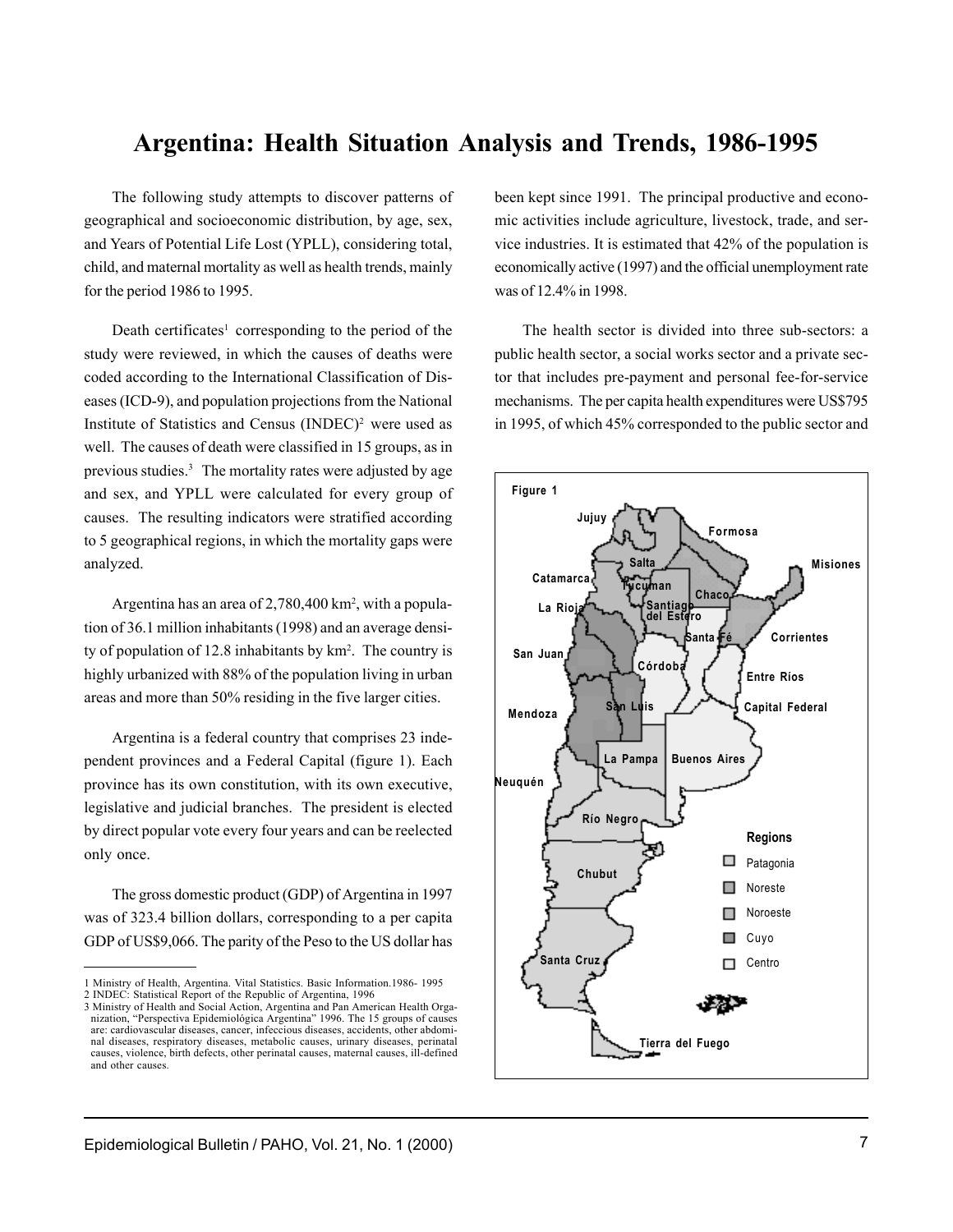55% to the other sectors. Of the total population, 46% (15,900,000 inhabitants) had access to the public sector only, while 51.2% (18,700,000 inhabitants) were covered by social works and private mechanisms.

While the total mortality rate declined from 8.2 per 1,000 in the 1986-1988 period to 7.8 per 1,000 in 1995, the total ageadjusted mortality rate showed significant differences between the regions, with higher figures in the northern regions than the rest of the country. The distribution of the leading causes of death was heterogeneous as well. Deaths from infectious diseases occurred in greater proportion in the northern regions with lower-income population. Between 1986 and 1994 for example, mortality rates due to infectious diseases in the northern provinces went from 69.2 to 83.7 per 100,000, while rates in Patagonia ranged from 22.5 to 43.6 (Figure 2). Meanwhile, deaths due to cancer had a higher proportional weight in the Center and South. In Patagonia and in the center for example, mortality rates due to cancer fluctuated between 163 and 194, while rates in the northwest went from 86 to 124 per 100,000 population (figure 3). Higher





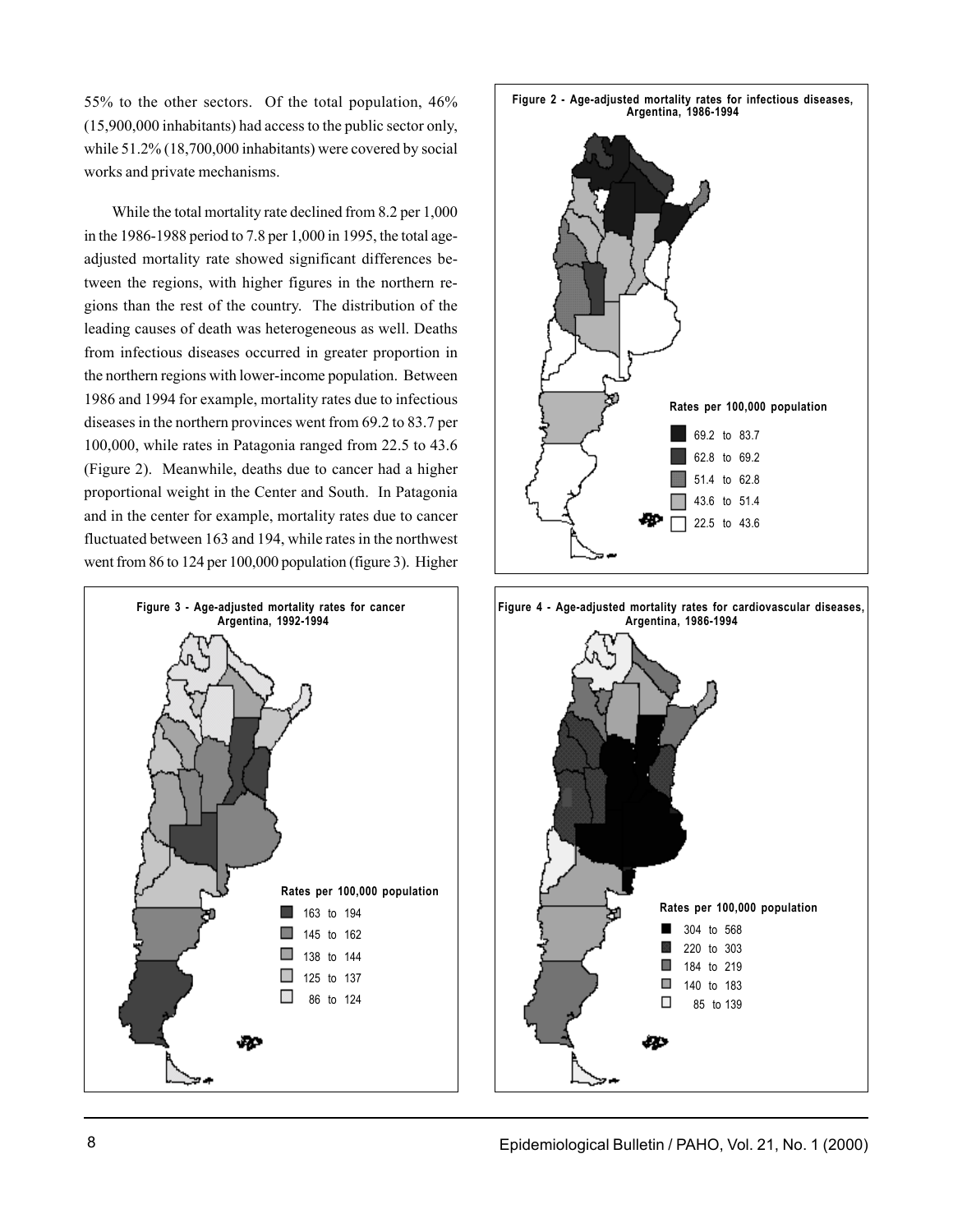mortality rates due to cardiovascular diseases were registered in the Center and Cuyo, showing a correlation with the most developed areas (figure 4). Within the regions except in the northeastern, the differences in mortality from those cardiovascular diseases were greater among women.

Even though cardiovascular diseases constituted the leading cause of death, accidents were responsible for the greatest number of years of potential life lost (YPLL), with 16% compared to about 14% for perinatal causes and cardiovascular diseases (figure 5). Similarly, perinatal diseases, birth defects, infectious diseases and violences took greater weight when the YPLL were considered.

Infant mortality declined from 26.9 per 1,000 live births in 1986 to 18.8 in 1997 but this reduction differed in the different regions. Patagonia showed the more significant decrease, with 38.7%, compared to a reduction of only 28.4% in the Northeastern region (Figure 6). This difference is even more remarkable when considering that Patagonia had one of the lowest, and the northeast one of the highest infant mortality rates (IMR) at the beginning of the period. Consequently, inequity is currently greater than at the beginning of the period. Significant infant mortality gaps were also found within each region.

Maternal Mortality showed a pattern similar to infant and total mortality. The regions of the Northeast and of the Northwest presented rates twice and three times higher than the regions of the Center and Patagonia (figure 7). The leading causes of these deaths were related to abortions  $(28.1\%)$ , prenatal care  $(23.2\%)$  and delivery care  $(23.3\%)$  (figure 8).

Different mortality patterns were discovered between regions and provinces. Although climatic and lifestyle factors could partly explain these differences, socioeconomic and demographic factors are more closely related to the inequities and gaps that were found. The northern regions, where the proportion of people living in poverty is higher, show worse health indicators. Some of these differences were larger at the end of the period of analysis.



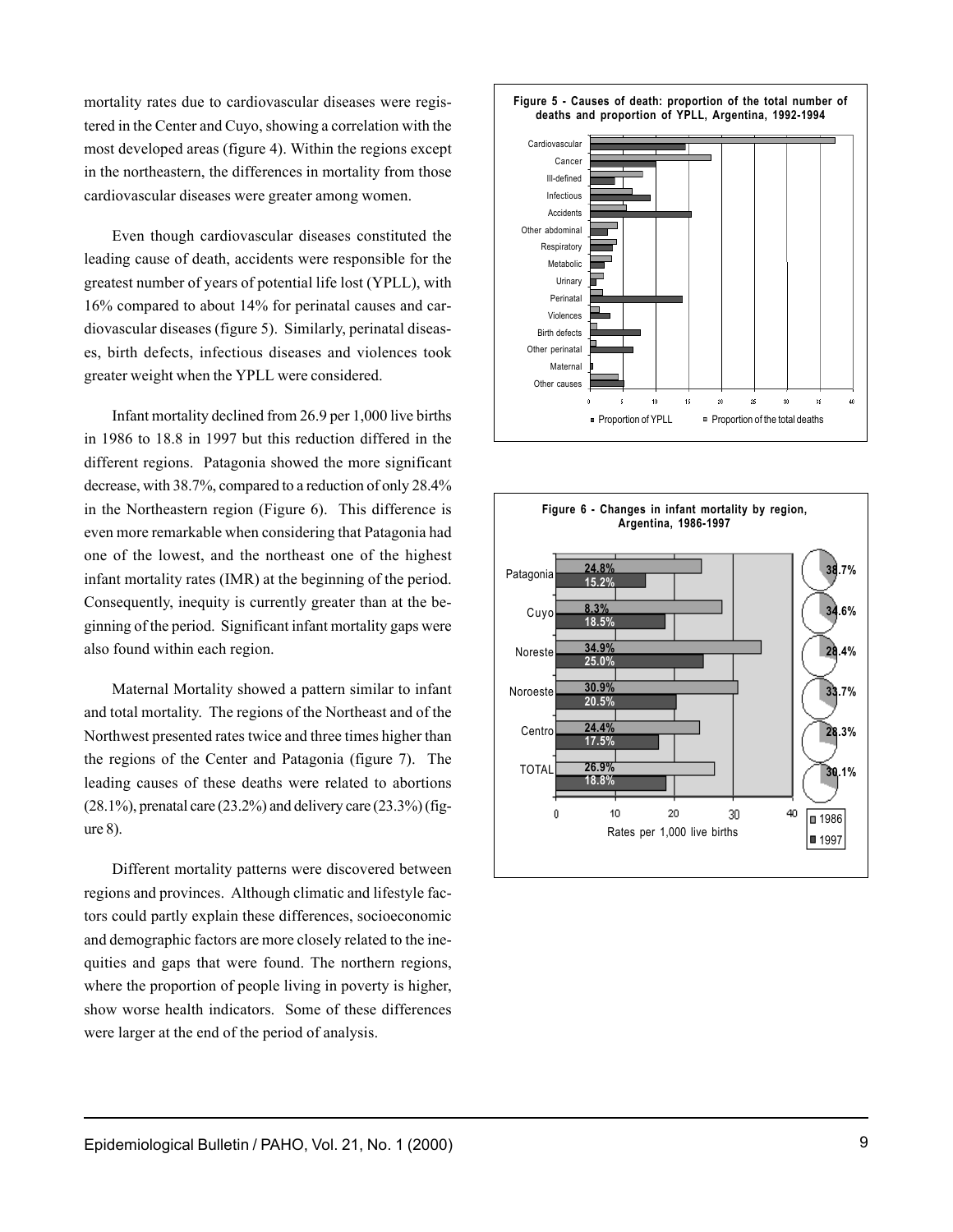

Source: Verdejo G, Bortman M. Study presented during the XV International Scientific Meeting of the IEA, Italy,1999.

Data from the Argentinian Health Statistics Direction of the Ministry of Health and Social Action and from the National Institute for Statistics and Census (INDEC).

## *Cancer Epidemiology: Principles and Methods* **International Agency for Research on Cancer (IARC)**



This book is addressed primarily to medical and public health students, clinicians, health professionals and all those seeking to understand the principles and methods used in cancer epidemiology. Its aim is not to convert the readers into epidemiological experts but to make them competent in the use of basic epidemiological tools and capable of exercising critical judgement when assessing results reported by others.

The book is designed to provide an easy understanding of the basic concepts and methods through the use of illustrative examples, often using real research data. Knowledge of statistics is indispensable to the proper conduct, analysis and interpretation of epidemiological studies. Thus, statistical concepts (and formulae) are also presented but the emphasis is on the interpretation of the data rather than on the actual calculations.

To obtain a copy of the English version of *Cancer Epidemiology* please contact WHO Fax: (41-22) 791-4857; E-mail publications@who.ch. For the Spanish version within Latin America, please contact PAHO, Fax: (301) 206-9789; E-mail: paho@pmds.com; Internet: http:// publications.paho.org

**1999, 442 pp., ISBN 92 832 0405 0 US\$40.00**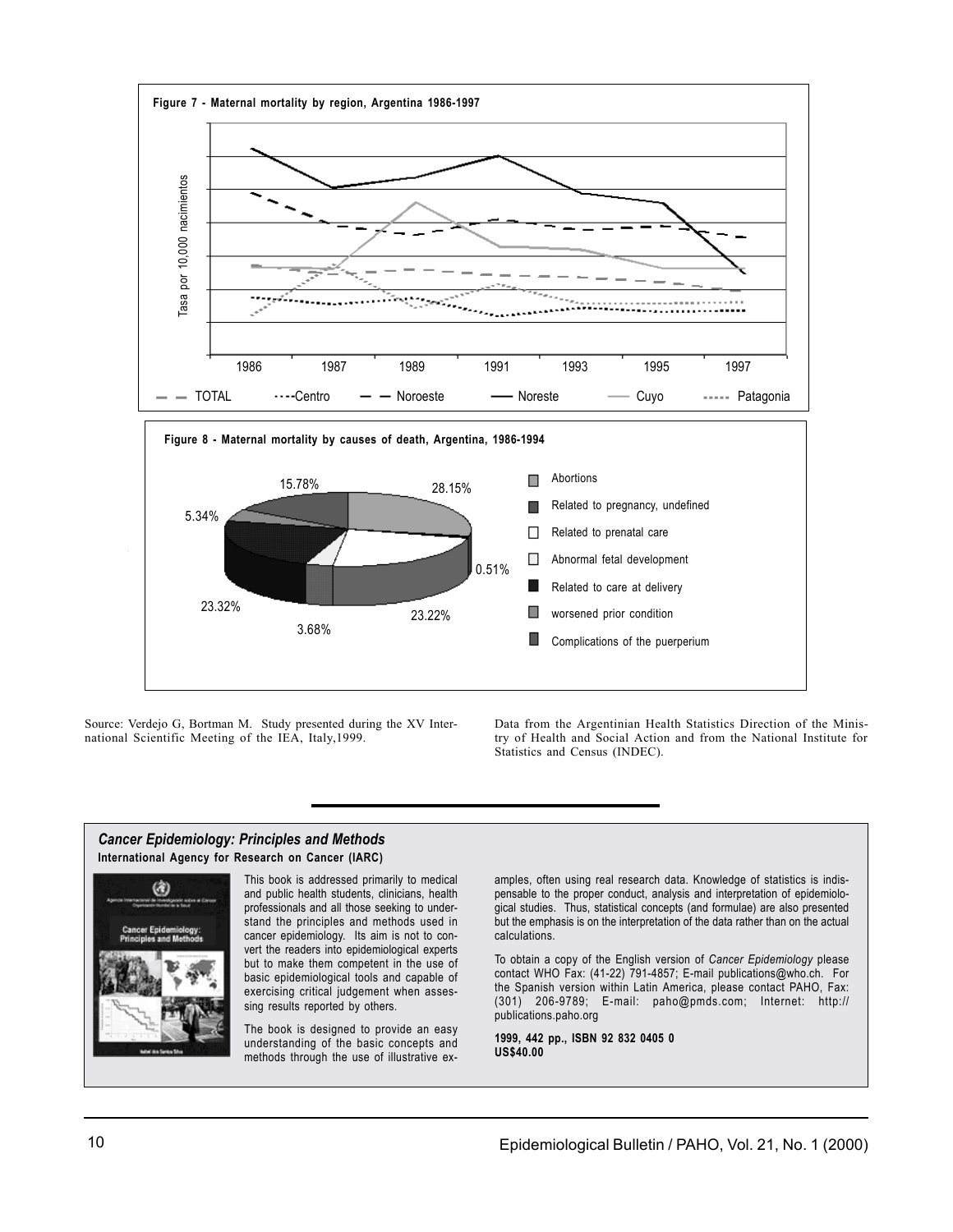# **Case definitions** *Neonatal Tetanus*

## **Rationale for surveillance**

Neonatal tetanus was targeted for elimination (9GPW) by WHO. In the American Region, the 3 primary strategies towards this goal are: 1) identification of high risk areas; 2) vaccination of all women of child-bearing age who live in at-risk municipalities; and 3) clean delivery and post-delivery practices.

Epidemiological surveillance is particularly useful in order to identify high-risk areas and monitor the impact of interventions

## **Recommended case definition**

*Suspected case:* Any infant with a history of tetanus-compatible illness during the first month of life that fed and cried normally for the first 2 days of life;

**Or**: Any neonatal death (death within the first 28 days after birth) in a child who could suck and cry normally during the first 48 hours of life.

*Confirmed case:* A confirmed case of neonatal tetanus defined as a child with a history of all three of the following: 1) normal feeding and crying for the first 2 days of life; 2) onset of illness between 3 and 28 days of life; and 3) inability to suck (trismus), followed by stiffness (generalized muscle rigidity) and/or convulsions (muscle spasms).

*Discarded Case:* A discarded case is one that has been investigated and does not fit the case definition. The diagnosis should be specified. A summary of diagnoses for discarded cases should be made routinely.

## **Recommended types of surveillance**

The number of confirmed neonatal tetanus cases must be included in routine monthly surveillance reports of all countries and reported as a separate item from other (non-neonatal) tetanus. Even if there are no cases, the mention of "zero case" in the report is required, as well as active surveillance in major health facilities on a regular basis (at least once a year). In "low risk" geographical areas (incidence<1/1000 live births with effective surveillance), all suspect cases should be investigated to confirm the case and identify the

cause. Community surveillance is recommended in "silent" areas (i.e. where routine reporting is not functional but where, based on socioeconomic indicators, neonatal tetanus could be a problem).

## **Recommended minimum date elements**

*Aggregated data for reporting*

- Number of cases.
- Number of TT1, TT2 or TT3 doses administered to women of child-bearing age and number of women of childbearing age who live in the municipality.
- Completeness / timeliness of monthly reports.

*Case-based data, individual patient records for investigation*: (i) Unique identifier, (ii) Geographical information, (iii) Date of birth, (iv) Age (in days) of infant at onset, (v) Sex of infant, (vi) Parity of mother (total number of deliveries including current delivery or pregnancy), (vii) Date of case investigation, (viii) Type of birth: 1=institution; 2=home with trained attendant; 3=home with untrained attendant; 4=home without attendant; 5=other; 9=unknowm, (ix) Tetanus immunization status of mother when she gave birth: 1=up-to-date; 2=not up-to-date; 3*=*unimmunized; 9=unknown, (x) Final classification: 1=confirmed; 2=suspected; 3=discarded, (xi) Mother given protective TT dose within 3 months of report: 1=yes; 2=no; 9=unknown, (xii) Supplemental immunization conducted within same locality as case: 1=yes; 2=no; 9=unknown.

## **Principal use of data for decision-making**

- Monitor progress towards achieving and sustaining high routine TT2+ coverage in high-risk areas.
- Monitor progress towards eliminating neonatal tetanus in every geographical area.
- Investigate suspected neonatal tetanus cases in areas not considered at risk for neonatal tetanus to confirm and determine cause.
- Identify high-risk geographical areas and conduct 3 rounds of supplemental TT immunization in those areas.
- Periodically validate sensitivity of neonatal tetanus reporting and surveillance by comparing the number of reported cases with the number of cases identified through active surveillance.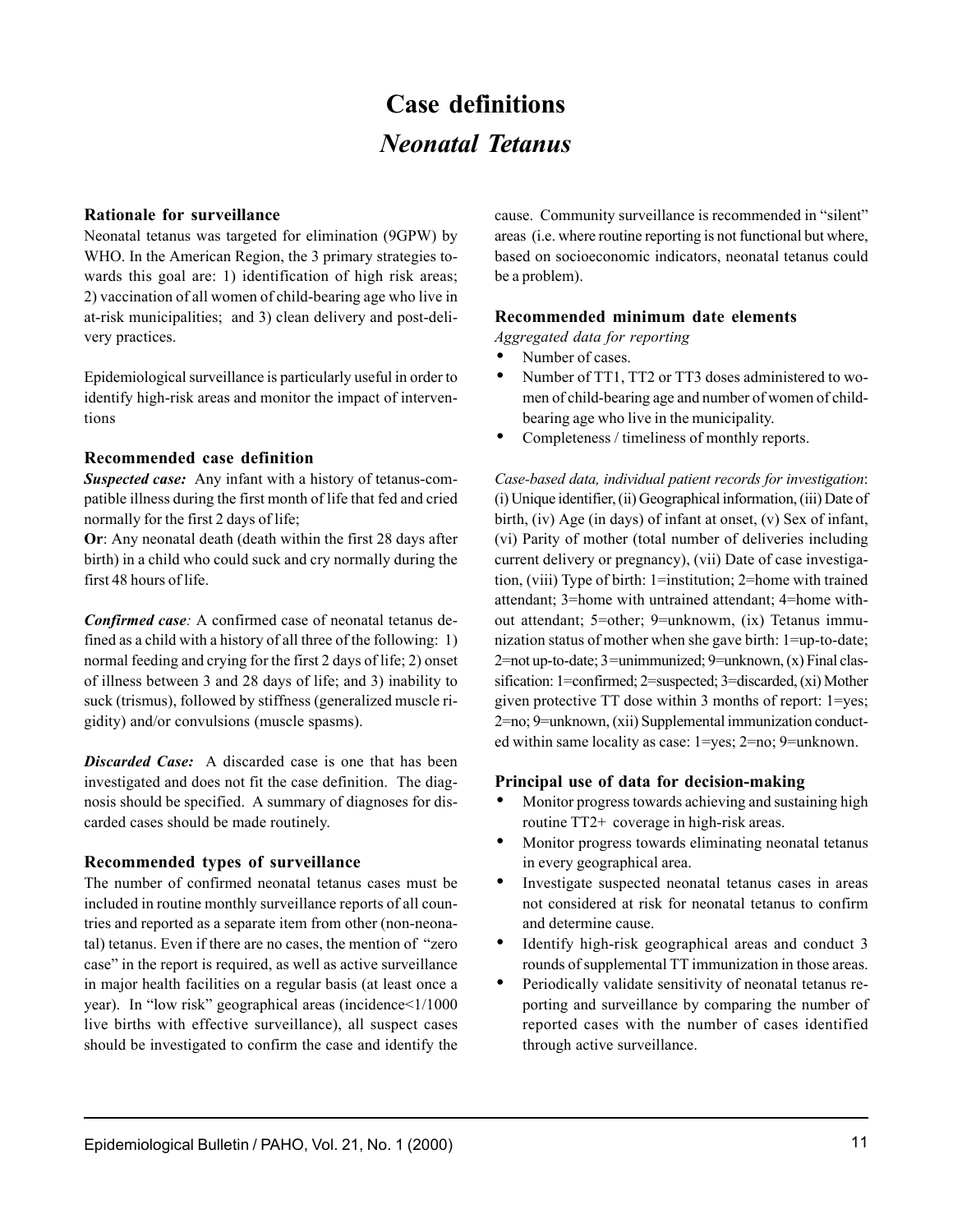## *Tuberculosis*

## **Rationale for surveillance**

The overall objective of tuberculosis (TB) control is to reduce mortality, morbility and transmission of the disease until it no longer poses a threat to public health. To achieve this objective, the 1991 World Health Assembly endorsed the following targets for global tuberculosis control: successful treatment for 85% of the detected new smear-positive cases and detection for 70% of smear-positive cases by the year 2000.

About one third of the world's population is infected by *Mycobacterium tuberculosis*. Between 7 and 8.8 million new cases occur each year, 95% in developing countries; some 3.3 million cases of tuberculosis are notified each year. Projections into the next century suggest that the impact of tuberculosis will increase if no adequate control is established immediately in all countries. Surveillance of tuberculosis helps obtain an accurate picture of the course of the epidemic in a community over time so as to allow timely intervention.

## **Recommended case definition:**

## *Pulmonary tuberculosis, sputum smear positive (PTB+):*

- Tuberculosis in a patient with at least two initial sputum smear examinations (direct smear microscopy) positive for Acid-Fast Bacilli (AFB), **or**
- Tuberculosis in a patient with one sputum examination positive for acid-fast bacilli and radiographic abnormalities consistent with active pulmonary tuberculosis as determined by the treating medical officer, **or**
- Tuberculosis in a patient with one sputum specimen positive for acid-fast bacilli and at least one sputum that is culture positive for acid-fast bacilli.

## *Pulmonary tuberculosis, sputum smear negative (PTB-):*

**Either**: a patient who fulfills all the following criteria:

- two sets (taken at leat 2 weeks apart) of at least two sputum specimens negative for acid-fast bacili on microscopy;
- radiographic abnormalities consistent with pulmonary TB and a lack of clinical response despite one week of a broad-spectrum antibiotic;
- a decision by a physician to treat with a full curative course of anti-TB chemotherapy;

**Or**: a patient who fulfills all the following criteria:

- severely ill;
- at least two sputum specimens negative for acid-fast bacilli by microscopy;
- radiographic abnormalities consistent with extensive pulmonary TB (interstitial or miliary);
- a decision by a physician to treat with a full curative course of anti-TB chemotherapy;

**Or**: a patient whose initial sputum smears were negative, who had sputum sent for culture initially, and whose subsequent sputum culture result is positive.

## *Extra-pulmonary tuberculosis:*

- Tuberculosis of organs other than lungs: pleura, lymph nodes, abdomen, genito-urinary tract, skin, joints and bones, tuberculous meningitis, etc.
- Diagnosis should be based on one culture positive specimen from an extra-pulmonary site, or histological or strong clinical evidence consistent with active extra-pulmonary tuberculosis, followed by a decision by a medical officer to treat with a full course of anti-tuberculous therapy.

**Note**: Any patient diagnosed with both pulmonary and extrapulmonary tuberculosis should be classified as a case of pulmonary tuberculosis.

*New case:* A patient who has never had treatment for tuberculosis or took anti-tuberculous drugs for less than 4 weeks. *Relapse case:* A patient previously treated for tuberculosis and declared cured by a medical officer after one full course of chemotherapy, but who reports back to the health service bacteriologically positive (smear or culture).

## **Recommended surveillance measures**

Quarterly reports on case notifications and cohort analysis of treatment outcomes (at peripheral, intermediate, and central level).

## **Recommended minimum data elements**

- Number of new pulmonary sputum smear positive cases
- Number of pulmonary relapse cases
- Number of new pulmonary sputum smear negative cases
- Number of new extra-pulmonary cases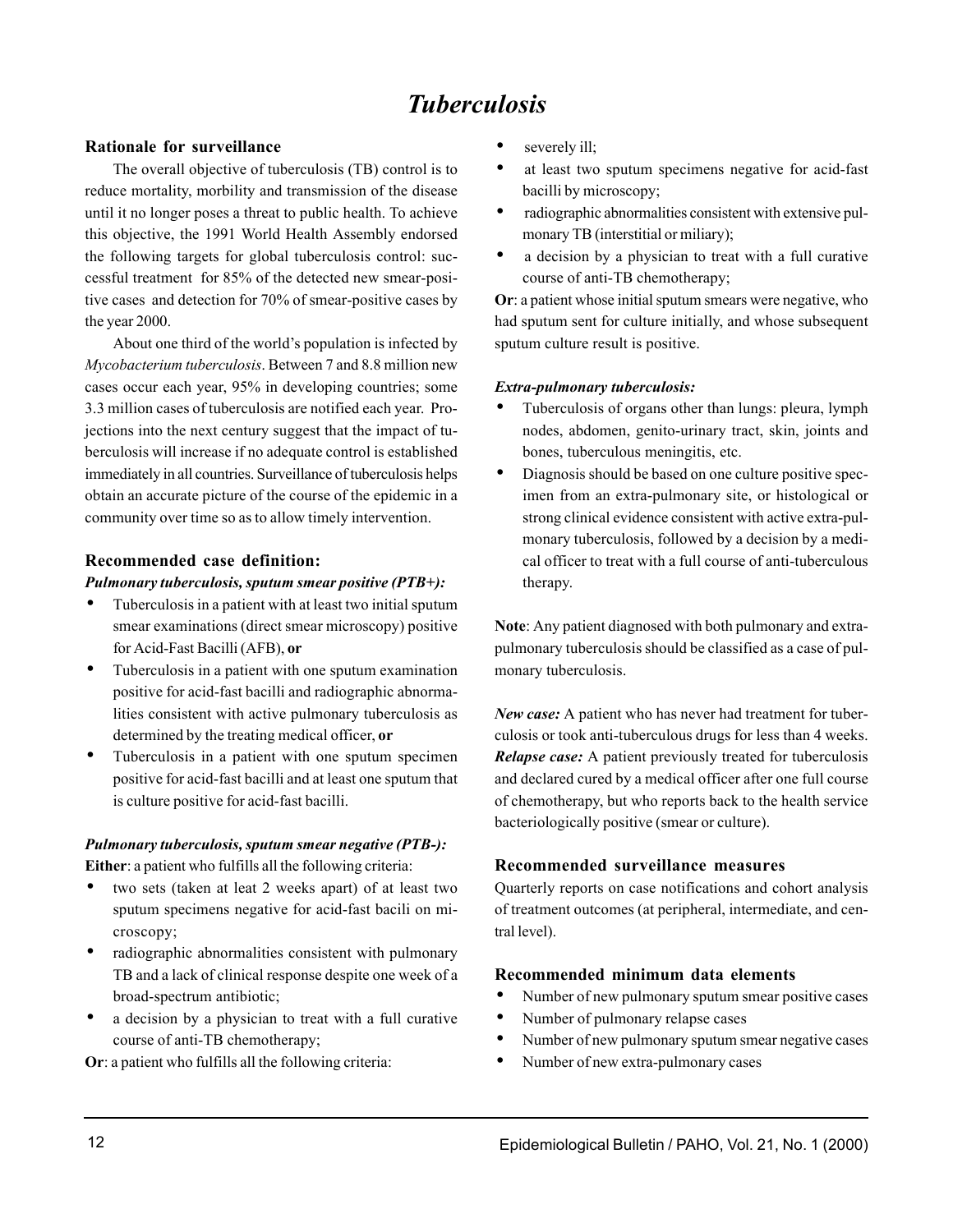• Number of new pulmonary sputum smear positive cases by age and gender (suggested age groups: 0-14, 15-24, 25-34, 35-44, 45-54, 55-64, 65+ years)

### *Treatment results for new sputum smear positive cases:*

**(**usually as a percentage of all new sputum smear positive cases registered during the same period of time):

- Number of cases who converted to negative after initial phase of treatment.
- Number of cases cured (i.e., completed treatment and at least 2 negative sputum smear results during the continuation phase of treatment, one of which occurred at the end of treatment).
- Number of cases who, after smear conversion at the end of initial phase of treatment, completed treatment, but without smear results at the end of treatment.
- Number of cases who died (regardless of cause).
- Number of cases who failed treatment (i.e., became positive again or remained smear positive, 5 months or more after starting treatment).
- Number of cases who interrupted treatment / defaulted (i.e., did not collect drugs for 2 months or more after registration).
- Number of cases who were transferred out (i.e., transferred to another reporting unit and results not known).

## **Principal uses of data for decision-making**

- *At local level*: ensure that appropriate treatment services are offered, contact tracing is carried out, local outbreaks are recognized, and local epidemiology is monitored.
- *At national level*: facilitate monitoring of the epidemiology of the disease and of the performance of treatment programmes (ability of a National Tuberculosis Programme to detect tuberculosis cases, diagnose sputum positive cases, treat tuberculosis cases successfully); and facilitate planning for programme activities (e.g., securing drug supply, lab supply, etc.).
- *At international level*: examine trends over time and make inter-country comparisons with the aim of coordinating control efforts.



The Pan American Health Organization, the World Health Organization and the Ministry of Health of Mexico are jointly organizing the **Fifth Global Conference on Health Promotion** from 5 to 9 June, 2000 in Mexico City, Mexico.

The goal of the Conference is to take forward the five priorities for health

## **Fifth Conference on Health Promotion, Mexico, 5-9 June 2000**

promotion for the 21st century that were introduced at the 4th International Conference on Health Promotion in Jakarta in 1997 and confirmed in the World Health Assembly's Health Promotion Resolution of May 1998. The priorities include:

- Promoting social responsibility for health.
- Increasing community capacity and empowering the individual.
- · Expanding and consolidating partnerships for health.
- Increasing investments for health development.
- Securing an infrastructure for health promotion.

Specific Conference objectives are to illustrate the impact of health promotion strategies on health and quality of life; contribute to efforts that place health high on the development agenda within international, national and local agencies; and shape a Global Alliance for Health Promotion which would create new partnerships for the promotion of health and human development between diverse sectors at all levels of society.

Further information is available on the Internet at http://www.who.int/ hpr/conference/index.html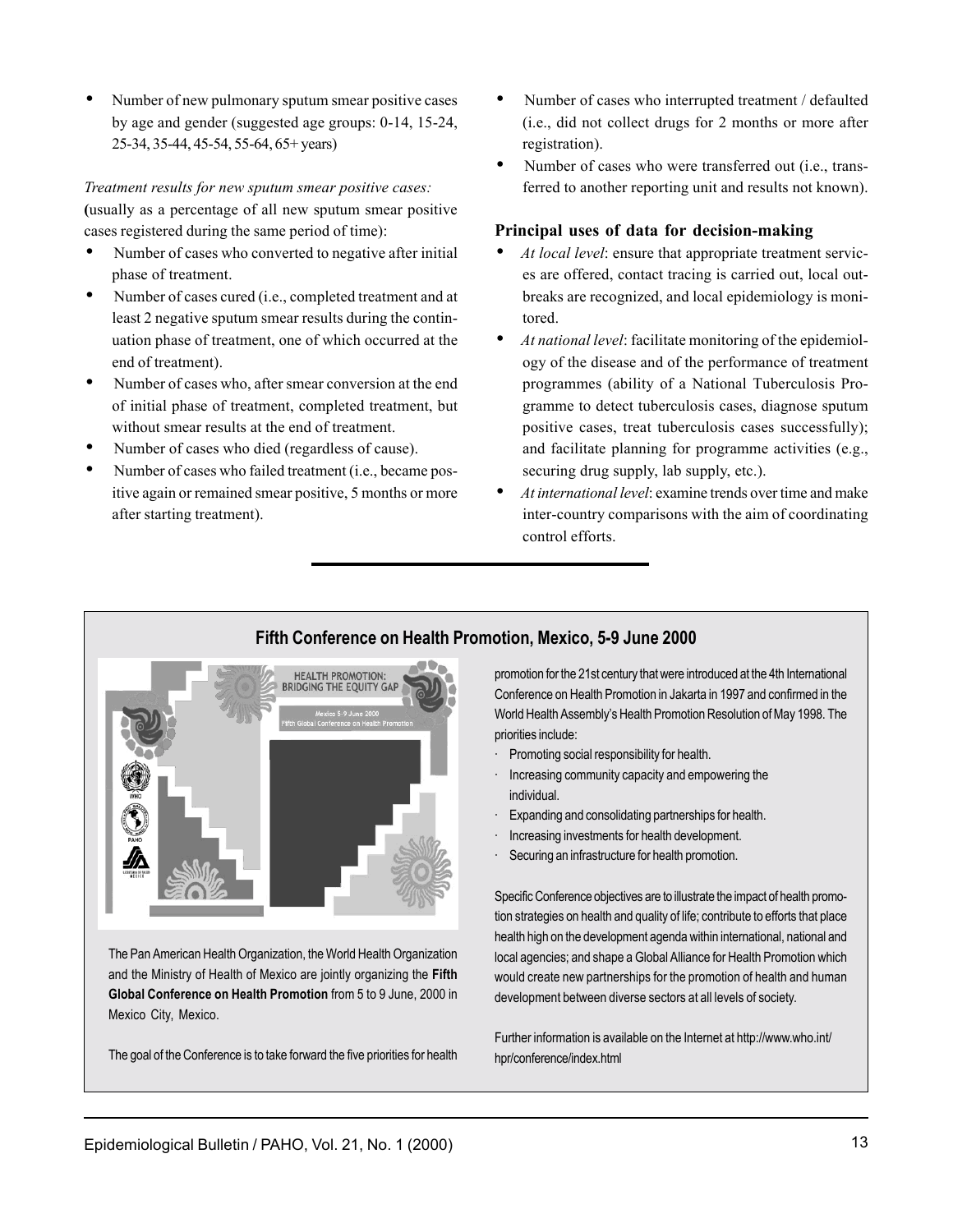## **Index: 1997-1999 (Vol. 18 to 20)**

## **A**

AIDS surveillance in the Americas 1996, 18:1 1997, 18:2 (*See* also Meetings, congresses and seminars, calendar of)

#### Americas

AIDS surveillance, 1996, 18:1 blood banks, situation, 1994-1995, 18:1 blood safety, 20:2 cholera, 18:1 dengue, re-emergence of, 18:2 health, 1998, 19:3 for all by the year 2000, Third Evaluation, 18:4 situation, selection of basic indicators, 18:1 situation and trends, assessment of (1980-1998), by subregion, 20:1 Integrated Management of Childhood Illness (IMCI), 19:1 lymphatic Filariasis, 18:4 malaria, 1996, 18:3 measles eradication by the year 2000, partnership for, 20:2 tuberculosis control, 19:2 violence, cultural norms and attitudes, selected cities, 18:4 (*See also* Publications)

(*See also* Meetings, congresses and seminars, reports on)

#### Amoebiasis

(*see* Meetings, congresses and seminars, reports on)

Antimicrobial resistance in the Americas (*see* Meetings, congresses and seminars, reports on)

Aromatic hydrocarbons, potential effects of workers' health, Colombia, 1996, 18:3

## **B**

Blood

bank situation in the Region of the Americas (1994-1995), 18:1 serological markers for communicable diseases, in Latin America (1996), 19:3 safety in the Americas, 20:2

#### Brazil

integrated information network for health, development, 18:4

## **C**

Caribbean Epidemiology Centre (CAREC) (*See* Meetings, congresses and seminars, report on)

Case definitions cholera, plague and yellow fever, 20:1 diphtheria and pertussis, 20:4 malaria and poliomyelitis, 20:2 measles and rubella, 20:3

Central America hurricane Mitch, impact of, 19:4 insecticide susceptibility tests, results (1994-1997), 18:3

Chagas Disease interruption of transmission in Uruguay, 19:1 Childhood Illness Integrated Management (IMCI) in the Americas, 19:1 "Healthy Children: goal 2002", 20:4

#### Cholera

case definition, 20:1 in the Americas, 1996, 18:1

Colombia, aromatic hydrocarbons, potential effects on workers' health (1996), 18:3

#### **Conferences**

(*see* Meetings, congresses and seminars, calendar of, reports on)

#### Congresses

(*see* Meetings, congresses and seminars, calendar of, reports on)

Costa del Sol declaration, 19:4 (S*ee also* Meetings, congresses and seminars, calendar of)

#### Courses

epidemiology, 18:4, 19:1, 19:4, 20:4 applied, 20:2

#### CRAES

(See Meetings, congresses and seminars, reports on)

Cuba dengue, 18:2 (See also Meetings, congresses and seminars, calendar of)

### **D**

Demographic (*See* indicators)

#### Dengue

Cuba, 18:2 re-emergence, in the Americas, 18:2 serological proficiency test, 18:2 serological study, Inhibition ELISA, 18:2 (*See also* Publications)

Diphtheria, case definition, 20:4

## **E**

El Niño, impacts on health, 19:2

Emerging infectious diseases (*See* Meetings, congresses and seminars, calendar of)

Environmental Engineering (*See* Meetings, congresses and seminars, calendar of)

EPIDAT version 2.0 (1997), 18:2 version 2.1 (1998), 19:2

Epidemiological analysis of Tabulated Data (EPIDAT), 18:2, 19:2 calendar 1999, 20:1 calendar 2000, 20:3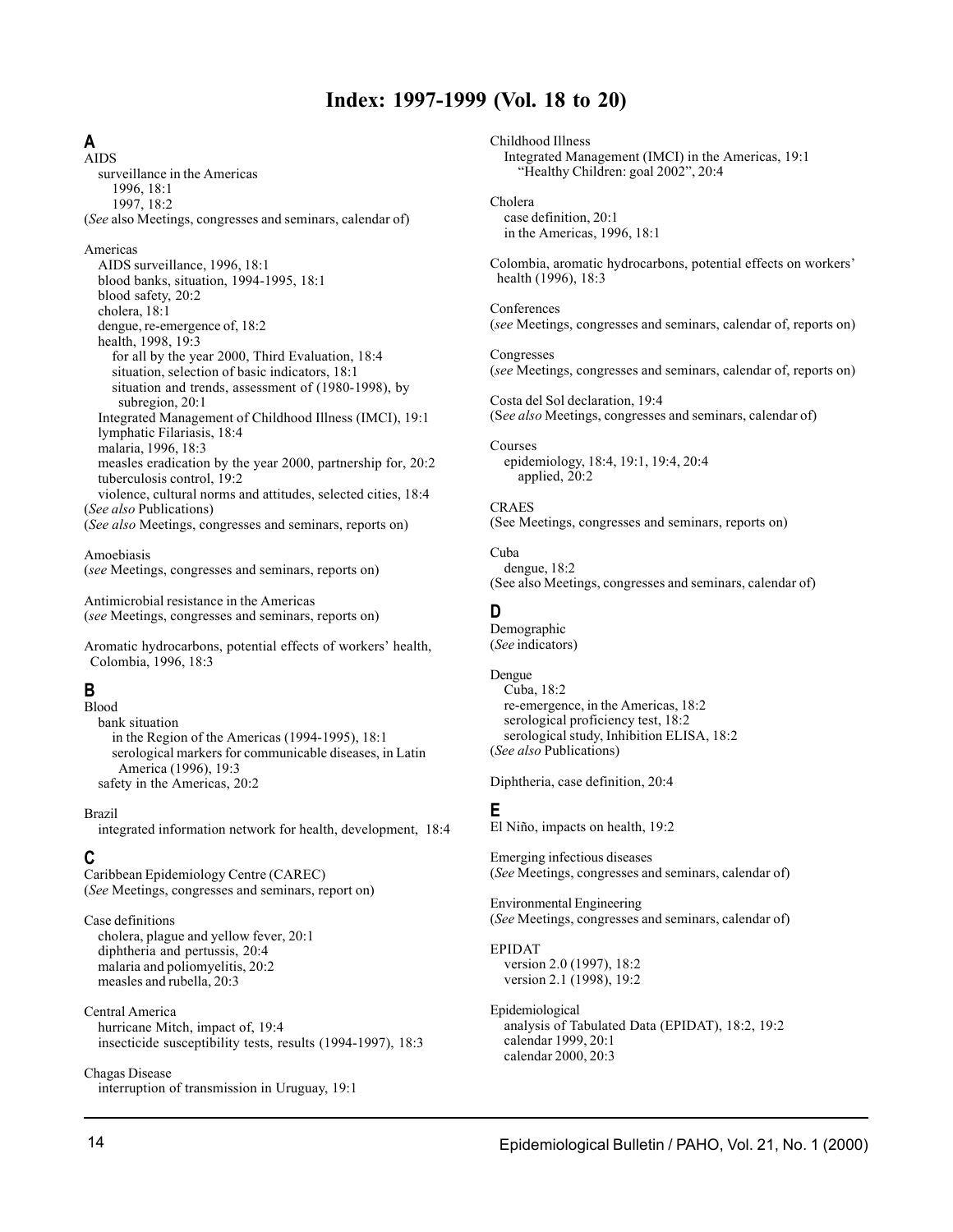Epidemiology (*See* Courses)

#### **F**

Floods, Venezuela, 20:4

Foot-and-Mouth disease, Eradication in South America, 19:2

#### **G**

Geographic Information Systems (*See* Meetings, congresses and seminars, calendar of)

Growth retardation, indicators in children under 5 years old, 19:1

#### **H**

Hantavirus (*See* Publications)

#### Health

El Niño, impacts, 19:2 in the Americas, 1998, 19:3 inequity, measuring, 20:1 Integrated information network, development, Brazil, 18:4 older persons of Latin America and the Caribbean, 18:2 situation, basic indicators, in the Americas, 18:1 situation analyses, 20:3 situation and trends in the Americas, by subregion (1980- 1998), 20:1 worker's health, effects of exposure to aromatic hydrocarbons, Colombia (1996), 18:3

(*See* also Publications)

Health for All by the year 2000

third evaluation of the Implementation, Region of the Americas, 18:4

Health statistics (*See* Publications)

Hurricane Mitch, impact in Central America, 19:4

## **I**

IMCI (*See* Childhood illness)

#### Indicators

basic (1996), 18:1 basic (1998), by subregions, 19:3 basic (1999), Selected, by country population, health resources, access and coverage, 20:3 mortality, 20:3 mortality differences by gender, 20:4 demographic and morbidity, 20:4 growth retardation, in children, 19:1 (*See also* Publications)

#### Inequity

in health, measuring, 20:1 income, Risks of dying, 20:4

Insecticide

susceptibility tests, results, four Central American countries (1994-1997), 18:3

International Classification of Diseases tenth Revision (ICD-10), Implementation, 18:1 WHO collaborating centers, 19:3 ICD-10 Mortality data, New PAHO list 6/67 for tabulation of, 20:3

International health regulations, revision, 19:3

#### Internet (*See* Meetings, congresses, and seminars, calendar of)

#### **L**

Latin America and the Caribbean lead in gasoline, elimination, 18:3 older persons, health conditions, 18:2

Lead in gasoline elimination, Latin America and the Caribbean, 18:3

Leprosy (*See* Meetings, congresses and seminars, calendar of)

Lymphatic Filiariasis, in the Americas, 18:4

#### **M**

Malaria case definition, 20:2 in the Americas, 1996, 18:3

Maternal and Child Health (*see* Publications)

#### Measles

case definition, 20:3 eradication in the Americas by the year 2000, Partnership, 20:2

Meetings, congresses and seminars, calendar of AIDS, V Pan American Conference on, Peru, 1997, 18:1 emerging infectious diseases, international conference on, USA, 1998, 18:3 environmental Engineering and Health Sciences, international symposium on, Mexico, 1998, 19:2 epidemiology III Chilean congress of, Chile, 1997, 18:2 IV Chilean congress of, Chile, 1998, 19:4 I Venezuelan congress of, Venezuela, 1997, 18:1, 18:2 VIII Colombian congress of, Colombia, 1997, 18:2 geographic Information Systems and Health, Meeting on, USA, 1998, 19:2 health Crisis and the Internet, Colombia, 1997, 18:2 leprosy, IX Congress of the Brazilian Association of, Brazil, 1997, 18:1 nutrition, Congress of the Latin American Nutrition Society, Guatemala, 1997, 18:1 sexually transmitted diseases, XI Latin American Congress on, Peru, 1997, 18:1 tobacco or health, I Iberoamerican Conference on, Spain, 1999, 19:2 Meetings, congresses and seminars, reports on Amoebiasis, consultation meeting with experts, Mexico, 1997, report on, 18:1 Antimicrobial resistance in the Americas, Pan American conference on, 20:2 Onchocerciasis, Inter American Conference, Oaxaca, Mexico,1996, report of, 18:4 Scientific Advisory Committee (SAC) of the Caribbean Epidemiology Center, 1997, meeting of, 18:1